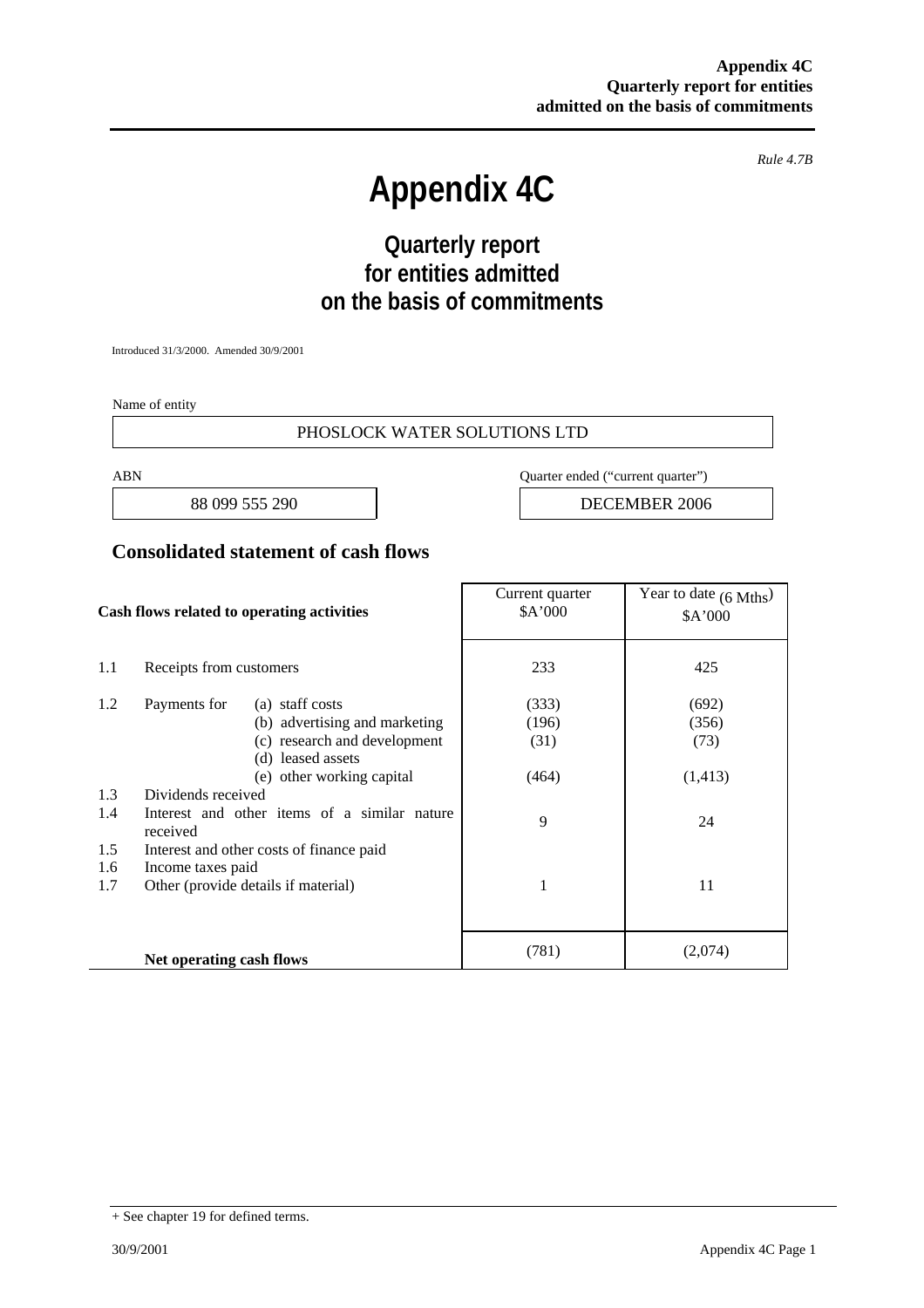|                              |                                                                                                                                                                                                                                | Current quarter<br>\$A'000 | Year to date (6 Mths)<br>\$A'000 |
|------------------------------|--------------------------------------------------------------------------------------------------------------------------------------------------------------------------------------------------------------------------------|----------------------------|----------------------------------|
| 1.8                          | Net operating cash flows (carried forward)                                                                                                                                                                                     | (781)                      | (2,074)                          |
| 1.9                          | Cash flows related to investing activities<br>Payment for acquisition of:<br>(a) businesses (item 5)<br>(b) equity investments<br>(c) intellectual property<br>(d) physical non-current assets<br>(e) other non-current assets | (26)<br>(16)               | (88)<br>(222)                    |
| 1.10                         | Proceeds from disposal of:<br>(a) businesses (item 5)<br>(b) equity investments<br>(c) intellectual property<br>(d) physical non-current assets<br>(e) other non-current assets                                                |                            | 400                              |
| 1.11<br>1.12<br>1.13         | Loans to other entities<br>Loans repaid by other entities<br>Other (provide details if material)                                                                                                                               |                            |                                  |
|                              | Net investing cash flows                                                                                                                                                                                                       | (42)                       | 90                               |
| 1.14                         | Total operating and investing cash flows                                                                                                                                                                                       | (823)                      | (1,984)                          |
| 1.15<br>1.16<br>1.17<br>1.18 | Cash flows related to financing activities<br>Proceeds from issues of shares, options, etc.<br>Proceeds from sale of forfeited shares<br>Proceeds from borrowings<br>Repayment of borrowings                                   | 3,057                      | 3,057                            |
| 1.19<br>1.20                 | Dividends paid<br>Other – Capital raising costs                                                                                                                                                                                | (127)                      | (127)                            |
|                              | Net financing cash flows                                                                                                                                                                                                       | 2,930                      | 2,930                            |
|                              | Net increase (decrease) in cash held                                                                                                                                                                                           | 2,107                      | 946                              |
| 1.21<br>1.22                 | Cash at beginning of quarter/year to date<br>Exchange rate adjustments                                                                                                                                                         | 917<br>(5)                 | 2078<br>(5)                      |
| 1.23                         | Cash at end of quarter                                                                                                                                                                                                         | 3,019                      | 3,019                            |

<sup>+</sup> See chapter 19 for defined terms.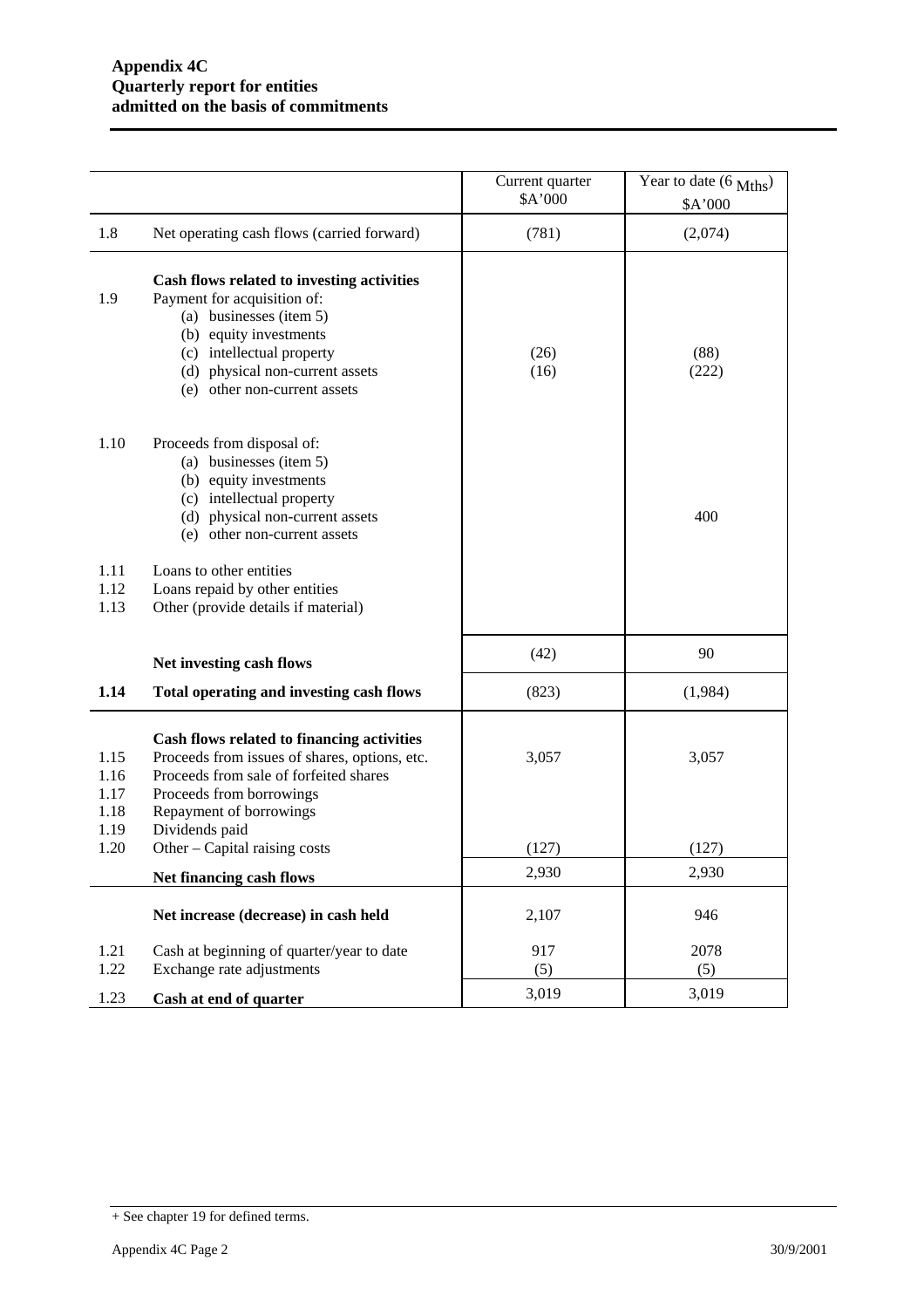# **Payments to directors of the entity and associates of the directors Payments to related entities of the entity and associates of the related entities**

|      |                                                                                                                                                           | Current quarter<br>\$A'000 |
|------|-----------------------------------------------------------------------------------------------------------------------------------------------------------|----------------------------|
| 1.24 | Aggregate amount of payments to the parties included in item 1.2                                                                                          | 102                        |
| 1.25 | Aggregate amount of loans to the parties included in item 1.11                                                                                            |                            |
| 1.26 | Explanation necessary for an understanding of the transactions<br>During the period \$70,810 was paid as Executive Director salaries and \$31,378 paid as |                            |

### **Non-cash financing and investing activities**

- 2.1 Details of financing and investing transactions which have had a material effect on consolidated assets and liabilities but did not involve cash flows
- 2.2 Details of outlays made by other entities to establish or increase their share in businesses in which the reporting entity has an interest

### **Financing facilities available**

Directors fees

*Add notes as necessary for an understanding of the position. (See AASB 1026 paragraph 12.2).* 

|    |                             | Amount available<br>A'000 | Amount used<br>\$A'000 |
|----|-----------------------------|---------------------------|------------------------|
|    | Loan facilities             |                           | -                      |
| 32 | Credit standby arrangements |                           | -                      |

<sup>+</sup> See chapter 19 for defined terms.